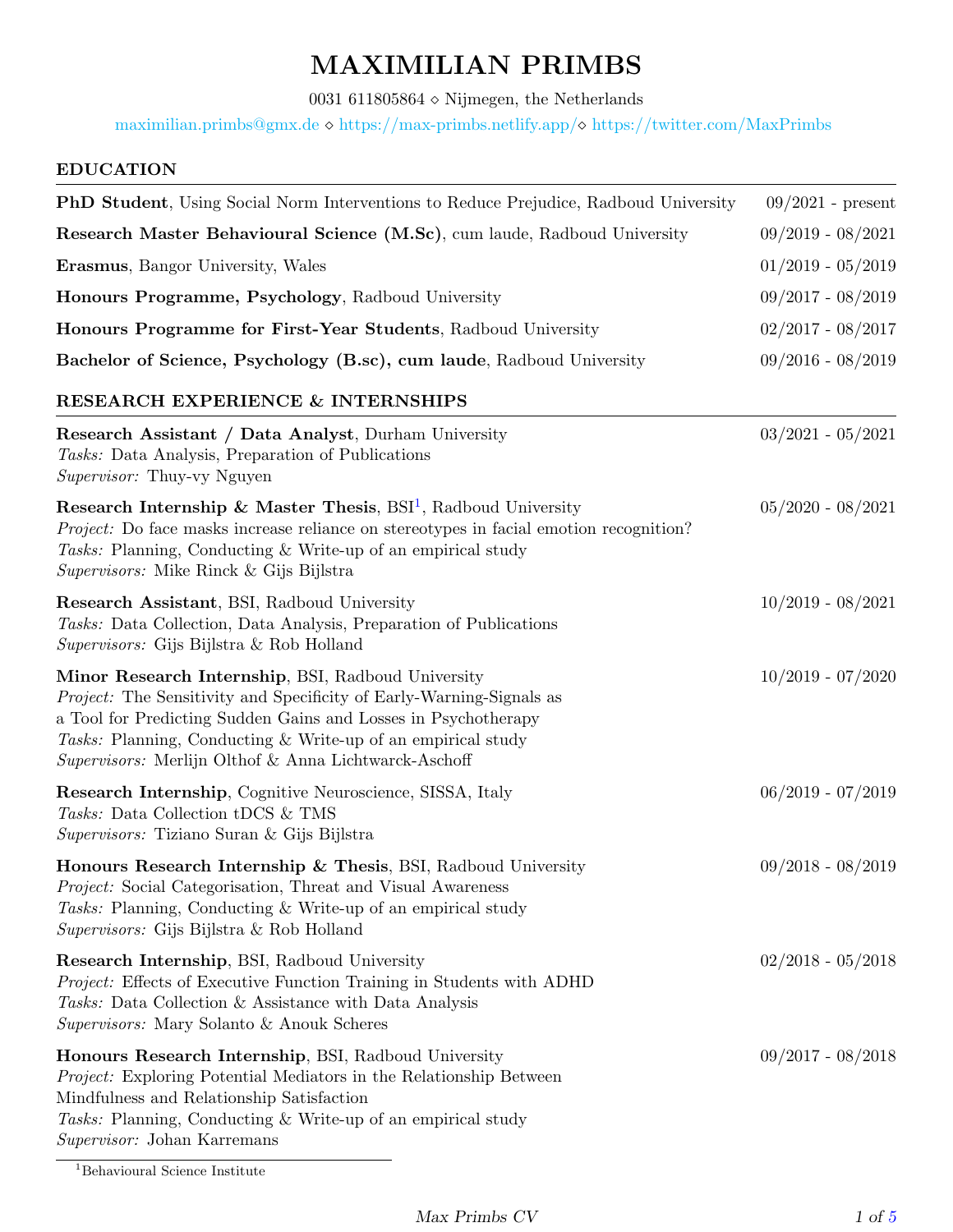# PUBLICATIONS

Wang, K., Goldenberg, A., Dorison, C. A., Miller, J. K., Uusberg, A., ..., **Primbs, M. A.**, ..., & Moshontz, H. (2021). A multi-country test of brief reappraisal interventions on emotions during the COVID-19 pandemic. Nature Human Behaviour, 5, 1089-1110.

McPhetres, J., Albayrak-Aydemir, N.\*, Barbosa Mendes, A.\*, Chow, E. C.\*, Gonzalez-Marquez, P.\*, ..., Primbs, M. A.\*, ..., & Volodko, K.\* (2021). A decade of theory as reflected in Psychological Science (2009-2019). Plos ONE 16 (3): e0247986. <https://doi.org/10.1371/journal.pone.0247986> \*Authors listed alphabetically

# STAGE 1 REGISTERED REPORTS

Bago, B., Aczel, B., Kekcs, Z., Protzko, J., Kovacs, M., ..., Primbs, M. A., ..., & Chartier, C. (2020). Exploring the influence of personal force and intention in moral dilemma judgements. In-principle accepted at Nature Human Behaviour. Preprint available at <https://psyarxiv.com/9uaqm/>

Rife, S., Lambert, Q., & TMT Consortium (2019). Registered Replication Report: Study 3 from Trafimow & Hughes (2012). In-principle accepted at Advances in Methods and Practices in Psychological Science. Materials and Stage 1 Manuscript available at <https://osf.io/atc39/>

# IN PREPARATION / PREPRINTS

Primbs, M. A., Pennington, C. R., Lakens, D., Silan, M. A. A., Forscher, P. S., Buchanan, E. M., & Westwood, S. J. (under review). There are no 'Small' or 'Large' Effects: A Reply to Götz et al., (2021). Available at: <https://psyarxiv.com/6s8bj>

Adetula, A., Forscher, P. S., Basnight-Brown, D., Wagge, J., Nawalima, T., ..., Primbs, M. A., & Ijzerman, H. (under review). The evaluation of harm and purity transgressions in Africans: A paradigmatic replication of Rottmand and Young (2019). Available at: <https://osf.io/preprints/africarxiv/hxjbu>

Legate, N., Nguyen, T. T., Weinstein, N. Moller, A. C., Legault, L., ..., & Primbs, M. A. (under review). A global experiment on motivating social distancing during the COVID-19 Pandemic. Available at: <https://psyarxiv.com/n3dyf/>

Rinck, M., Primbs, M. A.\*, Verpaalen, I. A. M.\*, & Bijlstra, G. (under review). The effect of face masks on facial emotion recognition. Draft available at [https://osf.io/3d647](https://osf.io/3d647/?view_only=f50f92d6437a4f9fb9011dfdbdc78921) \*equal contributions

Bijlstra, G., Primbs, M. A., Mosannenzadeh, F., & Holland, R. (in prep.). Threat modulates the in-group bias in face detection. Draft available upon request.

Primbs, M. A., Holland, R., Quandt, J., & Bijlstra, G. (in prep.). The effects of data pre-processing and analysis pathway on statistical outcomes. Draft and materials available at [https://osf.io/9gj8v/](https://osf.io/9gj8v/?view_only=9a998522319c4a38ba5dc302815a04fe)

Dorison, C. A., Lerner, J. S., Heller, B. H., Rothman, A. J., Kawachi, I. I., ..., Psychological Science Accelerator\*, & Coles, N. A. (under review). A global test of message framing on behavioural intentions, policy support, information seeking, and experienced anxiety during the COVID-19 pandemic. Preprint available at <https://psyarxiv.com/sevkf/>

\*Preliminary full author list available at <https://psyarxiv.com/x976j/>

# OTHER PUBLICATIONS

Tierney, W., Hardy, J. H., III., Ebersole, C., Leavitt, K., Viganola, D., ..., Hiring Decisions Forecasting Collaboration, & Uhlmann, E.L. (2020). Creative destruction in science. Organizational Behavior and Human Decision Processes, 161, 291-309. Available at: [https://doi.org/10.1016/j.obhdp.2020.07.002.](https://doi.org/10.1016/j.obhdp.2020.07.002) (Member of Forecasting Collaboration).

#### CONFERENCE PRESENTATIONS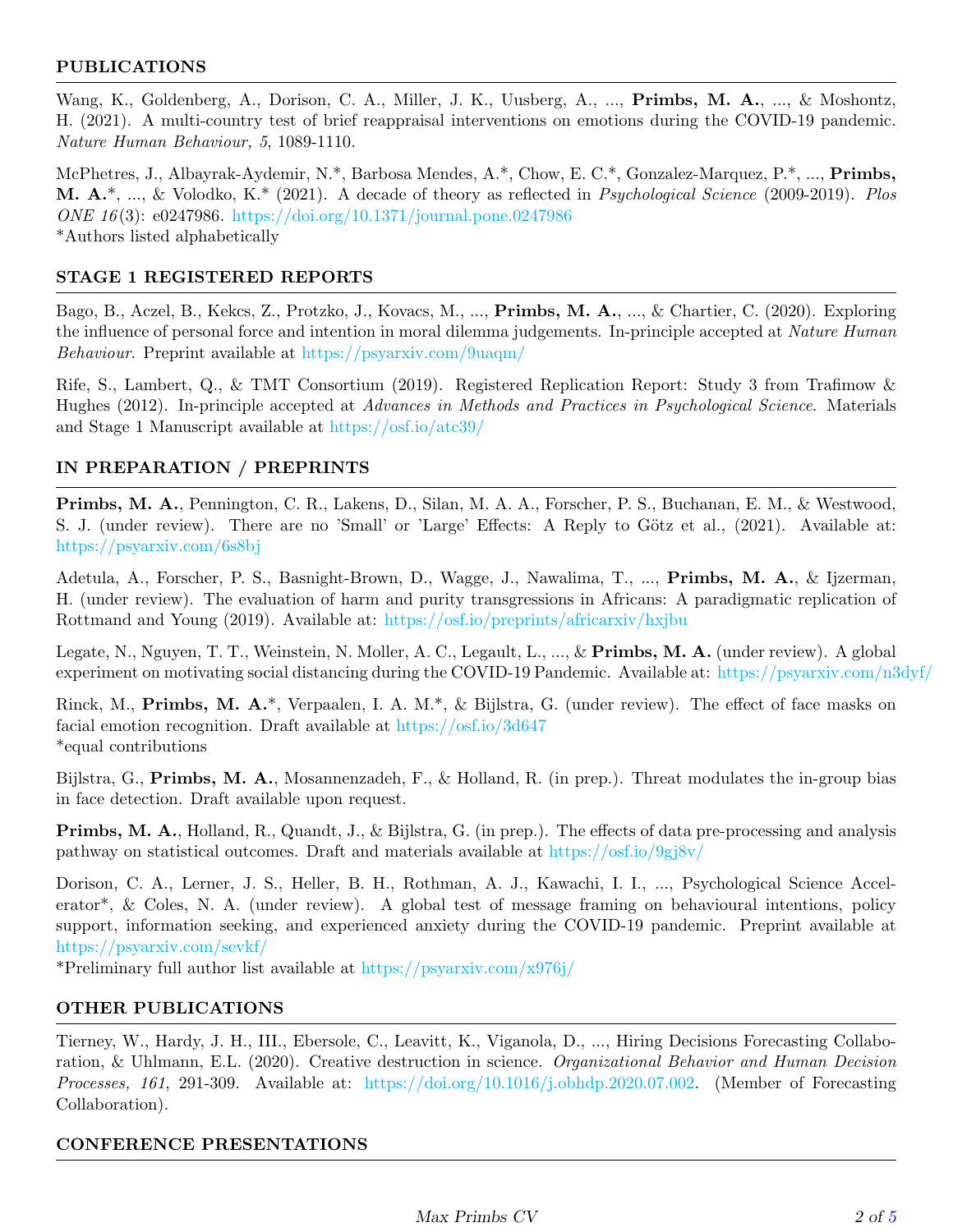Primbs, M. A., Flake, J. K., Gjoneska, B., Pfuhl, G., Wagge, J., Buchanan, E. M., Forscher, P., Silan, M., & Coles, N. (2021). Large-Scale Psychological Science: Reflecting on lessons learned. Conference of the Society for the Improvement of Psychological Science. Presented by all authors.

Primbs, M. A., Rinck, M., & Bijlstra, G. (2021). Do face masks influence the stereotype effect in emotion recognition? An investigation using specification curve analysis. Conference of the Society for Affective Science: Opening Affective Science Pre-conference.

Awarded a registration fee waiver sponsored by the Society for the Improvement of Psychological Science.

Primbs, M. A., Holland R., Quandt, J., & Bijlstra, G. (2020). Data pre-processing disorts results and conclusions in reaction time data. AIMOS 2020 Conference.

Primbs, M. A., Holland R., Quandt, J., & Bijlstra, G. (2020). How data pre-processing distorts results and conclusions in reaction time data. Psychological Science Accelerator 2020 Conference.

Buchanan, E. M., Wagge. J., Primbs, M. A., Steltenpohl, C. N., & Miller, J. (2020). Here's the PSA! Conference of the Society for the Improvement of Psychological Science. Presented by all authors.

Primbs, M. A., Holland R., & Bijlstra, G. (2019). The Influence of Data Trimming and Transformation on Results and Conclusions in Reaction-Time-Based Tasks: The Case of Breaking Continuous Flash Suppression. Conference of the Dutch Social Psychological Association (ASPO).

Bijlstra, G., Primbs, M. A., Mosannenzadeh, F., & Holland R. (2019). Top-down processes affect face detection. Conference of the Dutch Social Psychological Association (ASPO). Presented by G. Bijlstra.

#### OTHER PRESENTATIONS & WORKSHOPS

Primbs, M. A. (2021). The multiverse problem in data analysis. Department of Psychometrics & Statistics, University of Groningen.

Primbs, M. A. (2021). An introduction to data pre-processing and multiverse analysis. ReproducibiliTea Glasgow.

Primbs, M. A. (2021). An introduction to data pre-processing and multiverse analysis. Invited talk at the Department of Psychology, Durham University.

Primbs, M. A. & Volz, L. (2021). The importance of data pre-processing. Dutch National Open Science Festival.

Primbs, M. A. & Volz, L. (2020). Multiverse Analyses. Social Psychology Brown Bag Lunch, Behavioural Science Institute, Radboud University.

Primbs, M. A. & Volz, L. (2020). The importance of data pre-processing. Online Workshop Series Dutch National Open Science Festival.

#### ATTENDED WORKSHOPS

Advanced Methods for Reproducible Science Workshop, Cumberland Lodge, England. 05/01 - 10/01/2020 Open Science: Bottom Up, Munich 28/11 - 30/11/2019

#### BLOGPOSTS

Primbs, M. A. (2019). Doing Open Science in a Developing Country – An Interview with Dr. Chuan-Peng Hu. Journal of European Psychology Students - Bulletin. Available at: <https://blog.efpsa.org/>

#### **SOFTWARE**

Primbs, M. A. & Volz, L. (2020). Shiny Data Pre-Processing: Visualising the effects of data pre-processing decisions on statistical results and conclusions. Available at [https://levolz.shinyapps.io/data](https://levolz.shinyapps.io/data_pre-processing/) preprocessing/

#### STATISTICS & PROGRAMMING EXPERIENCE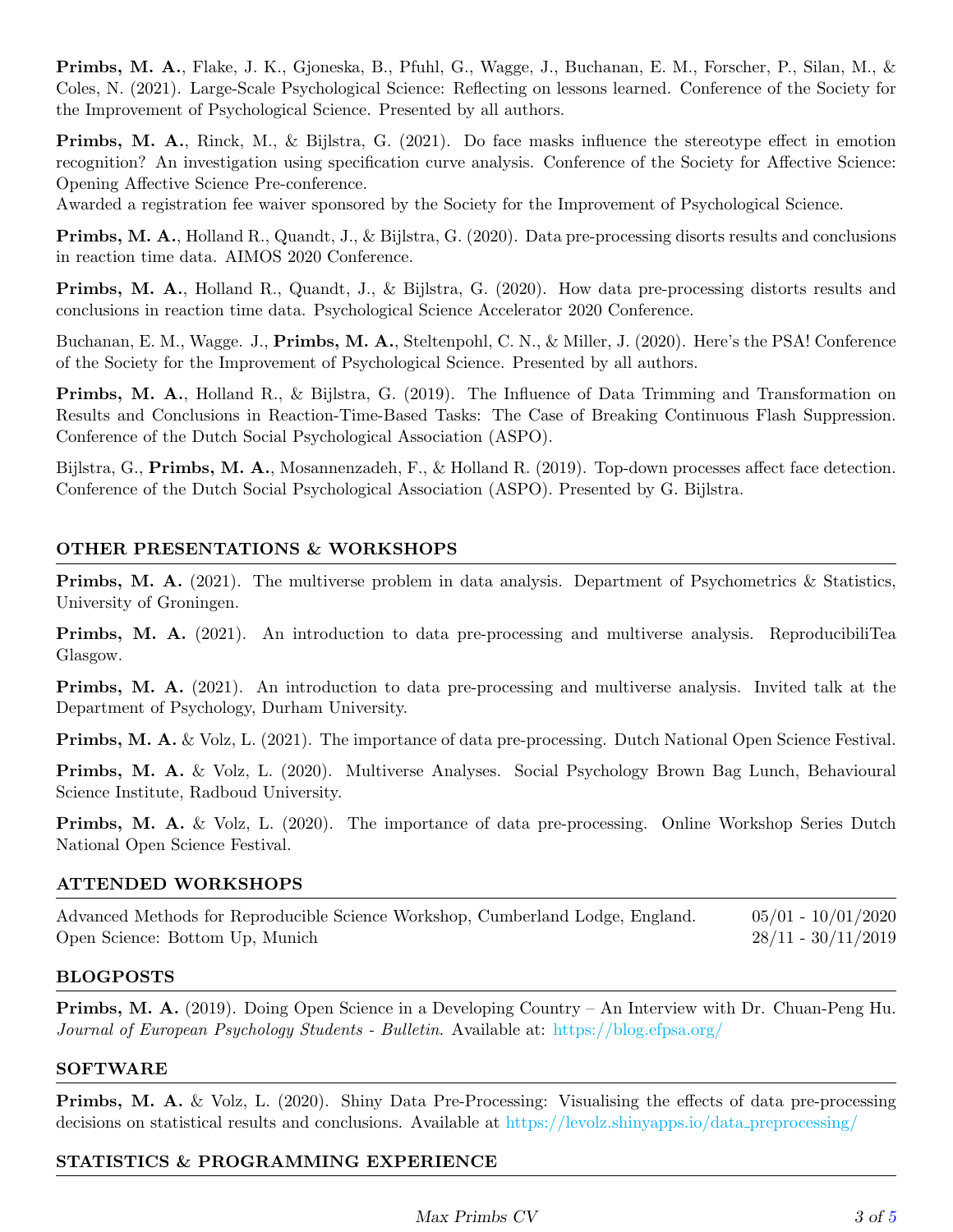| Programming                   |  |
|-------------------------------|--|
| <b>Statistical Software</b>   |  |
| <b>Statistical Procedures</b> |  |

R (advanced), R Shiny (advanced), Python (intermediate), Inquisit (intermediate) R (advanced), SPSS (intermediate), JASP (intermediate) Multiverse Analyses (advanced), Mixed Linear Models (intermediate), Structural Equation Modelling (basic)

#### SERVICE & COMMITTEES

| <b>Psychological Science Accelerator</b>                                        |                     |
|---------------------------------------------------------------------------------|---------------------|
| Assistant Director for Translation and Cultural Diversity                       | $03/2021$ - present |
| Meta-Science Committee                                                          | $09/2020$ - present |
| Reviewing of meta-science research proposals                                    |                     |
| Translation & Cultural Diversity Committee                                      | $03/2020$ - present |
| Coordination of translation into $40+$ languages for the PSA's Covid-19 studies |                     |
| Assistance with Meta-Translation Project: Comparison of                         |                     |
| efficacy of multiple translation procedures                                     |                     |
| Open Science Community Nijmegen                                                 |                     |
| <i>Steering Committee</i>                                                       | $10/2020 - 05/2021$ |
| Coordination and organisation of local Open Science Community                   |                     |
| Maizena                                                                         |                     |
| Workshop Committee                                                              | $09/2019 - 08/2021$ |
| Organisation of workshops for research master students                          |                     |
| Behavioural Science Institute, Radboud University                               |                     |
| <i>Evaluation Committee</i>                                                     | $09/2019 - 08/2021$ |
| Evaluation of courses & preparation of feedback for lecturers                   |                     |
| Representation of fellow students in the committee                              |                     |
| <b>EDITORIAL BOARDS</b>                                                         |                     |
| Journal of European Psychology Students - Editor.                               | $04/2019 - 04/2020$ |

#### RESEARCH INTERESTS

Social Cognition & Emotion Recognition Stereotypes & Prejudice Meta-Science & Data Pre-processing

#### REFERENCES